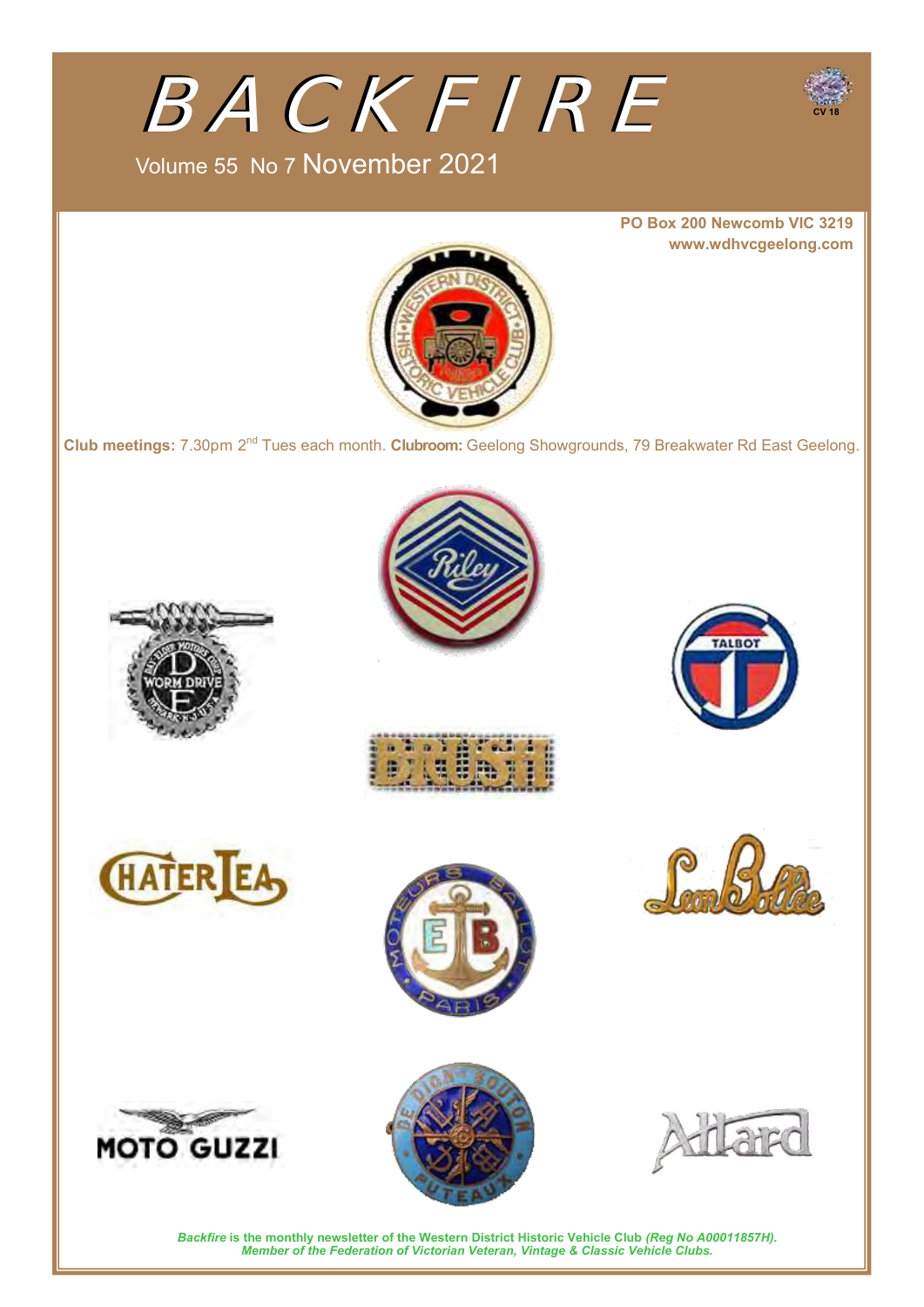### **CO N T E N T S**

| HONORARY OFFICE BEARERS AND COMMITTEE - 2021/2022 ________________<br>KEEP LEFT UNLESS OVERTAKING MARKET AND THE RESERVE AND THE RESERVE AND THE RESERVE AND THE RESERVE AND THE RESERVE AND THE RESERVE AND THE RESERVE AND THE RESERVE AND THE RESERVE AND THE RESERVE AND THE RESERVE AND THE RES |  |  |  |  |  |                                                                 |  |
|------------------------------------------------------------------------------------------------------------------------------------------------------------------------------------------------------------------------------------------------------------------------------------------------------|--|--|--|--|--|-----------------------------------------------------------------|--|
|                                                                                                                                                                                                                                                                                                      |  |  |  |  |  | DINE OUT REPORT & COMMITTEE MEETING SUMMARY MANARY MANAGEMANA S |  |
|                                                                                                                                                                                                                                                                                                      |  |  |  |  |  | LETTERS TO THE EDITOR MANUSCRIPTION CONTROLLER TO THE EDITOR    |  |
| LETTERS TO THE EDITOR <u>Container and the set of the set of the set of the set of the set of the set of the set o</u>                                                                                                                                                                               |  |  |  |  |  |                                                                 |  |
| GARY'S GIGGLES & EVENTS CALENDAR MARKET AND RESERVISE AND RESERVISE AND RESERVISE AND RESERVISE AND RESERVISE AND RESERVISE AND RESERVISE AND RESERVISE AND RESERVISE AND RESERVISE AND RESERVISE AND RESERVISE AND RESERVISE                                                                        |  |  |  |  |  |                                                                 |  |
|                                                                                                                                                                                                                                                                                                      |  |  |  |  |  |                                                                 |  |
|                                                                                                                                                                                                                                                                                                      |  |  |  |  |  |                                                                 |  |
|                                                                                                                                                                                                                                                                                                      |  |  |  |  |  |                                                                 |  |
| <b>STORIES FROM THE SHED</b> (History of the Car Radio) _______________________________ 12                                                                                                                                                                                                           |  |  |  |  |  |                                                                 |  |
| STORIES FROM THE SHED (Car Radio ctd) & AUTOMOTIVE FIRSTS <b>13</b>                                                                                                                                                                                                                                  |  |  |  |  |  |                                                                 |  |
|                                                                                                                                                                                                                                                                                                      |  |  |  |  |  |                                                                 |  |
|                                                                                                                                                                                                                                                                                                      |  |  |  |  |  |                                                                 |  |
| EVENTS CALENDAR 16                                                                                                                                                                                                                                                                                   |  |  |  |  |  |                                                                 |  |

# The President " I d l e Chatter

#### Hi all

At long last things are looking up and we are starting to move out of Covid restrictions. The 80% fully vaccinated restriction reductions come in on Friday 29 November at 6pm. This means we can start planning to get our regular events back on schedule.

Firstly we have the coffee picnic morning at Turtle Bend near Teesdale on Thursday 4 November at 10:30am. This will be a great opportunity for people to catch up and celebrate the start of the path back to more freedom. I know there are a lot of people keen to have an outing and we should have a big attendance.

After that we will have a 90% fully vaccinated date about 24 November. This will then allow fully vaccinated people a lot more freedom and allow the Club to schedule most, if not all, our usual events. Although we still can't have a November club night, the Committee will be able to review the details and plan the future schedule at its November meeting.

We will even be able to have a club night in December. There is a requirement for the Club to have a Covid Check in Marshall and also to check that everyone attending is double vaccinated. If you haven't done so yet it would be a great idea to get it done. I'm sure everyone is looking forward to more normality and certainty about future events. I know I am.

Recently, editor Jon sent out a note about electric vehicles and more specifically the opportunity for older vehicles. It talked about a lot of interest in older vehicles being converted to electric power.

I have also been following a company in Melbourne who are doing conversions to old Land Rovers. The company is called Jaunt Motors and they take old Land Rovers and start with restoring the 60 year old vehicles to make sure they can last another 60 years.

At the same time they include some upgrades like electric power steering, disc brakes, parabolic springs and modern electrical upgrades to make them better than original.

The result is a vehicle that is faster, quieter, more comfortable and easier to drive but looks and has all the character of an old Land Rover, including full 4x4 capability. They can even have a range of up to 400km. How good is that! They are not cheap but the interest is huge and they are booked out doing conversions until 2023.

Maybe there is a future for zero emissions and old vehicles.

*- David Mitchell*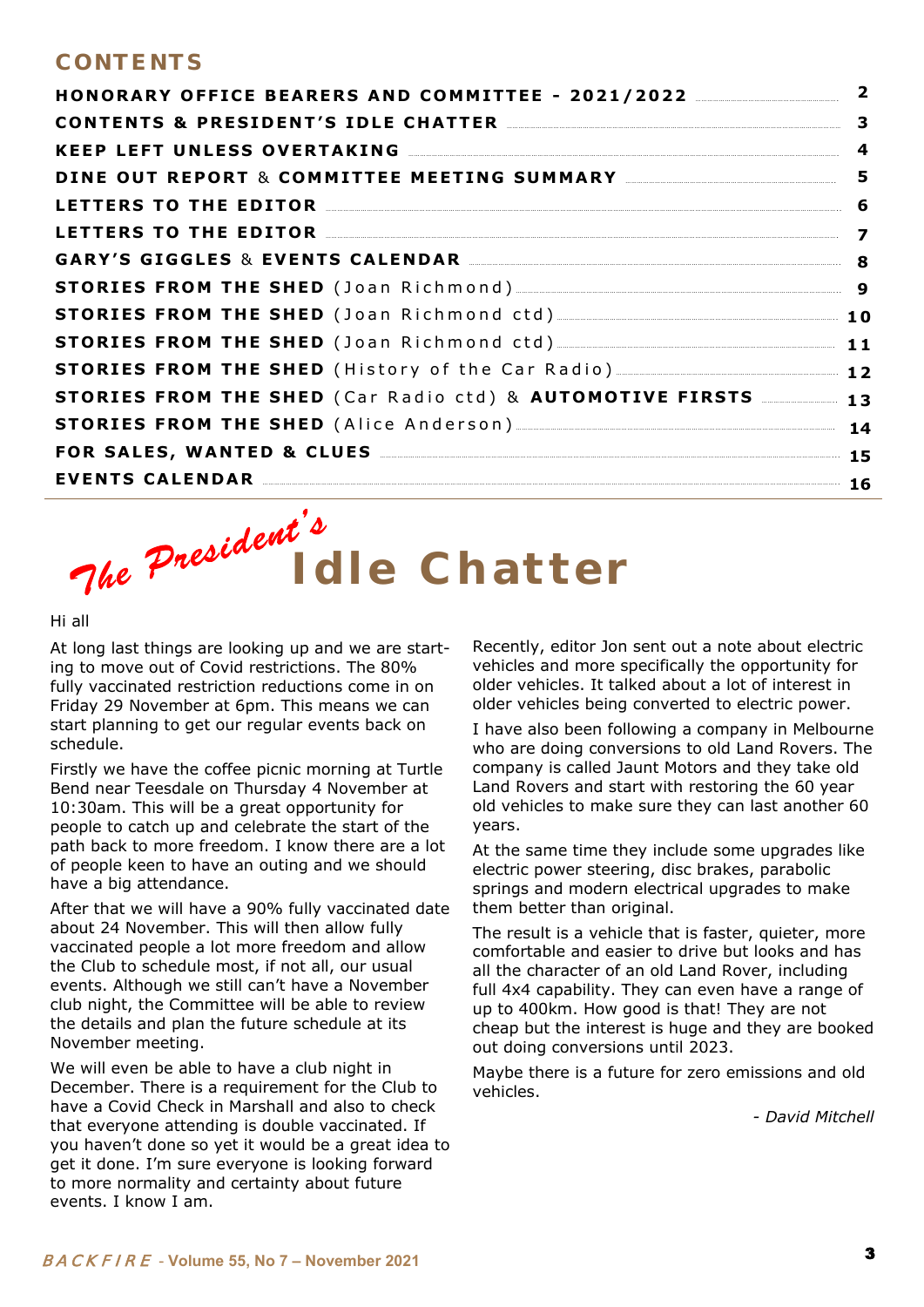# **KEEP LEFT UNLESS** VERTAKING

*A habit that sets my temperature gauge climbing is other drivers who travel slowly in the right lane. Closely followed by those who pass me at 115kph then slow to*  95 immediately after they have pulled in front of me. And I am sure I am not **GET OUTTA** the only motorist irritated by these "endearing" bad habits.  *the only motorist irritated by these "endearing" bad habits.* 

 *Former Wheels editor, Bill Tuckey, moonlighted as the acerbic motoring journalist, Romsey Quints, writing in various car mags in the 1970s. Past club member, Graham Pretlove contributed the following piece by Quints in 2019. It expresses my frustration beautifully.*

I was drinking the other day in my local hostelry with my friends Don Hogg and Sam Orr. Hogg is best described as a retired failed punter who has been trying to be a sex maniac for 40 years but keeps failing the physical; Orr is an evil, lecherous, Rabelaisian throwback with all the lofty social philosophy of a Ugandan shop steward. That they are both superb writers, certainly in the first dozen or so in Australia, is vindication only of their extraordinary good taste in choosing me as a drinking companion – that, and the fact that I had money in my pocket, and they were in their customary economic condition. [They have collectively put seven bank managers into the loony bin and caused 11 credit managers to apply for the dole, but that's another tale, for another time of telling.]

Anyway, howsoever, and all that, one of them asked me if the Triffids were still alive. Long-term faithful readers of mine [thanks, Aunty Maude and Granma] will remember that in SPORTS CAR WORLD in the mid-'60s I exposed the pernicious, vicious malaise of Triffidism.

*(Quints applied a different meaning to the plants that took over in John Wyndham's science fiction novel . He coined the use of the word "Triffid" to describe vegetables at the wheel.- Ed)*

Gentle reader, they impose speed limits on every piece of road in Australia save the driveway up to your front door, invented the sign they put at the start of all divided road sections: SLOW VEHICLES KEEP LEFT. Now, any fool knows that there is no such thing in Australia as a SLOW VEHICLE or – oh shock, - a SLOW DRIVER; Jack's-as-good-as-hismaster-and-no-bugger's gonna-tell-me-I'm-slowerthan-him. So the result is that everyone stays over to the right and you, stupid, who wants to go a little quicker find yourself bombing down the lefthand lane in greasy drizzle at dusk with boat trailers and caravans and wackers in Kombi campers and travelling salesmen and Aunt Myrtle all over there in the right-hand lane, just waiting to pull over onto you without signaling.

Oh, they do all the other things, like parking across your driveway, opening their doors on your paintwork, sitting behind you on high beam, and putting an L-plater into peak-hour traffic.

Pedestrians have learned that you simply cross any road anywhere there's a gap, they stream like suicidal lemming across in front of you against DON'T WALK and have colossal gall to get upset and shake fists and umbrellas at you when you blow the horn at them. Of course, Triffid pedestrians know very well that if a driver hits them and kills them then the driver is very liable to be charged with manslaughter, zebra crossing or not. Which is very comforting to a dead pedestrian.



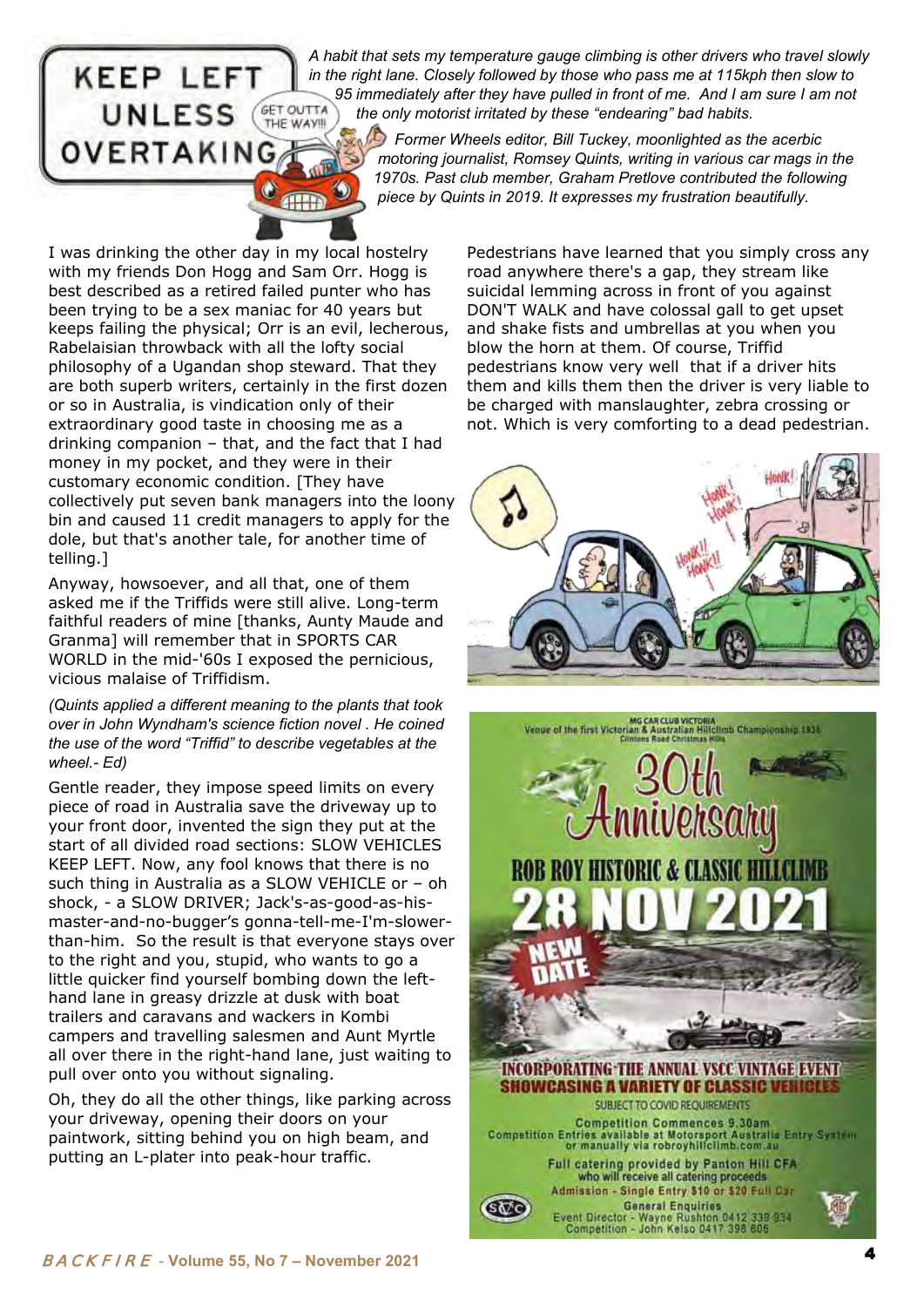### **October** Dine Out

With limited numbers allowed, 20 members met at the Clifton Springs Golf Club on Wednesday 13 October for a rather quick meal in the marquee outside.

There was another sitting after us, so it was quickly order and eat and leave.

While there we learned that Ray Matthews had recently turned 88 years young and he and Judith have celebrated 60 years together.

Congratulations to you both.

*- Rod Booley* 



### **Th e H a i r cu t**

A teenage boy had just passed his driving test and inquired of his father as to when they could discuss his use of the car.

The father offered his son the following deal. "You bring your grades up from a C to a B average, study your Bible a little and get your hair cut. Then we'll talk about the car."

The boy thought about that for a moment, decided he'd settle for the offer and they agreed on it.

After about six weeks his father said, "Son, you've brought your grades up and I've observed that you have been studying your Bible, but I'm disappointed you haven't had your hair cut."

The boy said, "You know, Dad, I've been thinking about that, and I've noticed in my studies of the Bible that Samson had long hair, John the Baptist had long hair, Moses had long hair, and there's even strong evidence that Jesus had long hair."

Got to love the Dad's reply: "Did you also notice that they all walked everywhere?"

 MG Car Club invitation for President to attend opening of new facilities delayed to 12 Dec.

**COMM I T T E E M E E T I N G** 

- $\Diamond$  Austin 7 Car Club visit postponed to 2022, due to Covid.
- $\Diamond$  VicRoads confirmed changes to the club permit scheme.
- Federation confirmed cancellation of Bendigo Swap.
- Graham & Pearl Rose are hosting a swap at Colac Showground on 14 Nov 2021 and The Barwon Valley Activities Centre on 11 Dec 2021.
- $\Diamond$  New Club business cards ready for next year.
- $\Diamond$  One car added to permit system in the last month. One member caught without logbook signed and fined \$807.
- Discussion of what events can be held. Decided on coffee morning at Turtle Bend in Teasdale, Thursday 4 Nov. Also potential caravan weekend at the Cumberland River in November (TBC).
- $\Diamond$  In light of changing Covid restrictions, agreed to register the Club for it's own QR code, to be used at events away from clubrooms. Also recognised need for a designated Covid check in marshal and vaccination proof for club events.
- Will investigate an outdoor club Christmas & registration meal if COVID allows.
- $\Diamond$  Need to review the values of the contents of the club rooms, and amend Club's contents insurance cover if needed.

 *- James Park* 

*(No October General Meeting was held, due to Covid restrictions. - Ed)*

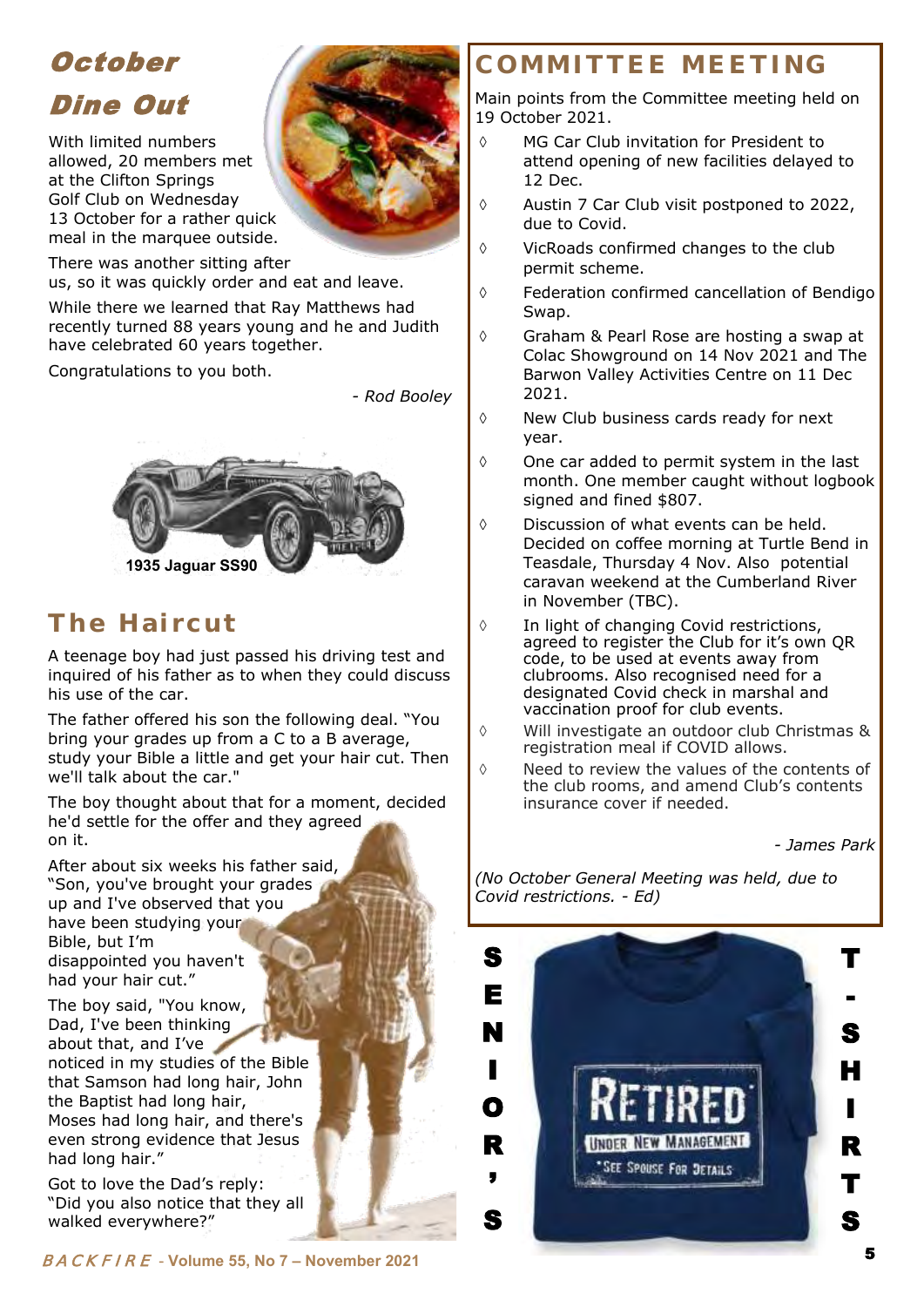### **Hello from Tassie**

We've been here three months already, can you believe it! The time has gone so quickly but we have certainly fitted in a lot in that short time. We were meant to be back to Victoria a couple of times by now but COVID put a stop to that. Tasmania is VERY strict with border restrictions so while we may have been able to leave, we wouldn't have been able to return.

The renovations that we wanted to do before we moved into our house took a lot longer than expected. What we thought would take a few days to remove vinyl tiles that had been glued to the concrete, actually took a couple of weeks. And it was bloody hard work!

Meanwhile, in the middle of all that, the removal company wanted us to collect the Dodge from storage ... we weren't ready for that. The tiler needed us to finish ripping up the vinyl so he could lay the new tiles but everything had to stop so we could make room for the Dodge and then collect it. Nothing was going to plan.

In the meantime we bought a cheap bed so we could sleep in the house instead of paying for accommodation. We needed a spare bed anyway so that worked out ok. Living without a fridge was not much fun though. We finally got to really move in a month after we got here.

We have joined the Veteran Car Club of Australia (Tasmania) and met a few of the members. They have made us feel very welcome. We had a tour of their Club Rooms and very well equipped workshop. They also have a Store room where they store and sell a fairly comprehensive collection of parts for member's cars. We're going on our first run with them in a couple of weeks.

Without restrictions here we have been out exploring a fair bit. It's just so pretty down here. When it snowed a few weeks ago we couldn't resist going for a short drive to get up close. We also went to Table Cape to the Tulip Festival...just magnificent. We've been to so many parks and gardens and recently went on a Tamar River Cruise. There's so much to see and do. Needless to say, not much has been happening to the Dodge and Teena hasn't been getting any patchwork done either.

I have however bought myself a new toy ... an S Series Valiant. It's being shipped down from Sydney and should arrive mid November. More on that later.

I sent our newsletter editor some photos of a car show which was held here in Westbury. It was a great turnout, I hope you enjoy them. More photos have been included on our website and can be accessed by clicking a [Tassie Map](http://www.wdhvcgeelong.com/Tassie.html) on the website's home page.

We've also heard of a birthday celebration and a pretty special wedding anniversary.

Congratulations Ray and Judith. Well done both of you.

## Letters to the Editor Letters to the Editor

We miss you all and when restrictions ease between borders we hope to see you again soon.

Best wishes from us both

**Regards** 

Damien and Teena

### The Westbury Car Show



*A few of Damien's Westbury Rally photos. Go to the club website for lots more* [Tassie Events](http://www.wdhvcgeelong.com/Tassie.html)

### **Mystery Car Identified**

#### Jon,

The very interesting October Backfire Lancia article included a photo on page 11 with the intrepid motorists and their dog.

I believe that the car is a Buick Master Six from 1926 to 1928. Both 1925 and 1929 had distinguishing features not displayed in the photo. Master six headlights had the second nickel rim shown.

I have a 1926 Standard Six with the smaller engine.

Leigh (Dwyer)

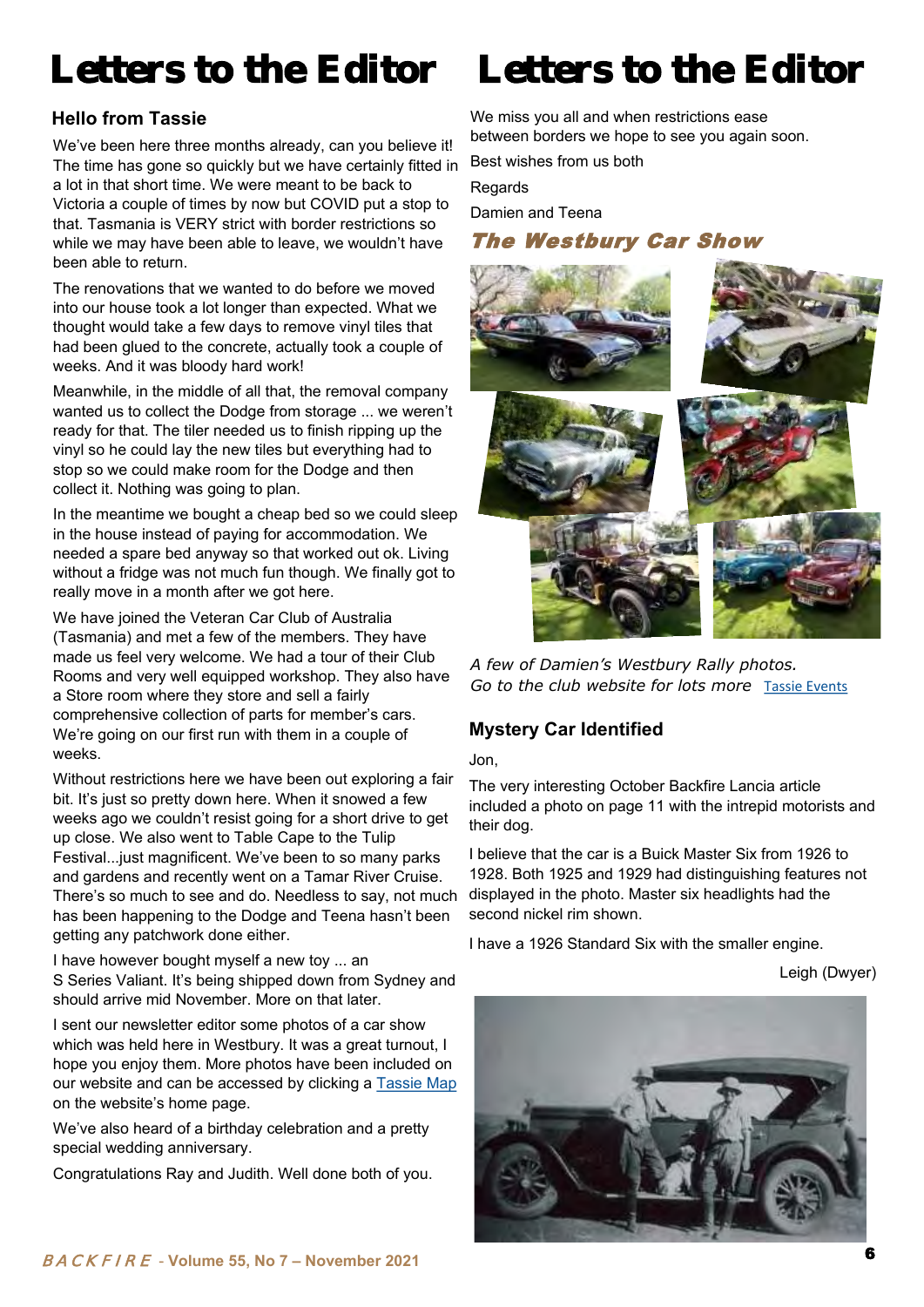### **I Think I Have Seen Them All**



I heard a very distinctive sound well before I saw it. Then Simon Anderson appeared and chuffed easily up our steep hill in his newly restored single cylinder veteran – the 1910 Brush. It was a lovely sunny day and the brass lights and radiator surround were shining. I was amazed that the brass surround was original, with the embossed name – Brush – standing out.

An interesting little car – hickory chassis and axles and wooden spoked wheels, and three-quarter inch chain drive on each back wheel. I was not really aware of chain drives in the early days of the club, but I do remember Robert Bauer's single cylinder Trojan with a single chain.

Ray van Galen, Ray and I welcomed this little gem and much discussion ensued. From a pile of bits and a very clever Simon, this little veteran was built over many hours. The seats were half made and with a few helpers, and his remarkably preserved Brush manuals that gave minute details, all contributed to this restoration.

Ray's newly restored 1925 Riley, nearly finished 1929 Scott, half restored Sunbeam and almost finished Vincent were all examined. It was a most pleasant and special way to spend an afternoon with friends.

The Brush started very easily, with the handle wound anticlockwise then left in place, whereas the Nash handle winds clockwise and is removed, or you get a broken hand. A few slight lever adjustments and what an exciting sound when she started. It was a treat to see it on one of its first outings.

Looking through club records I was surprised just how many veterans we had. Amongst the 34 different makes of cars, trucks and motorcycles listed there were four Dodges, nine T-modesl and seven Talbots, and all pre-1919. Now we only have about 14 vehicles – where are all the others? There were 77 over the early years. Just to name a few unusual makes such as De Dion, Scat, Chater Lee, Day Elder, FN, Hotchkiss, Leon Bolle and Mors.

Most have disappeared, so it was good to see a renewed, very old vehicle; and a 14-year-old boy was astounded to see it motor away.

*- Judith Matthews* 

### Letters to the Editor Letters to the Editor

### **A Sunday Spin**

Sunday morning and it's going to be a nice day, so out with our faithful motorbike and sidecar (which was only put on club plates just last month, which I must say is a privilege). With our trusted GPS with all coordinates punched in, we head off, having our border collie Sky in the boot, thermos and lunch organised, its off through Barwon Heads.

The day is a little brisk yet, but not cold, and before long we are on Cape Otway Road enjoying the lush green grass. In every paddock sheep have their heads down, enjoying the feed alongside cute little lambs learning how to also munch on this abundance of grass. The sheer spectacle of undulating green hills with the smell of freshness surrounds us. Doesn't matter how many times you go on the same road it always has something different to look at and enjoy.

Suddenly I really feel the urge and I tap Peter on the leg and make a sign for him that I require stop. Okay he says. Off up one hill yet down another and my mind now needs to concentrate on something else as its taking quite a while. What shall I cook for tea? Did I bring in the washing? And so it goes for some time, hoping I will make it.

There we are nearly in Winchelsea, gloves off, helmet next, but wait, I have to get out of this and get there yet: oh how I'm hoping (please). Amazing how at this age we are so content with just the minor things of life.

Inverleigh for lunch and the place is very busy with other motorbikes and folk in their cars having picnic lunches. So we decide to go where it's quieter, not wanting to be around so many people just yet! Teesdale next, heading to Bamganie and that was our next mistake, as it was a corrugated dirt road that our faithful GPS sent us on. I'm sure she (Kerry) sits up in her satellite and decides to take folk to where ever she desires.

My teeth are chattering with all this up and down over and over for such a long way. Silly me, all I had to do was put them in my pocket.

Finding the memorial for fallen war heroes was an emotional find, but so glad we did.

It was a great day.

 *- Barbara Hamann* 

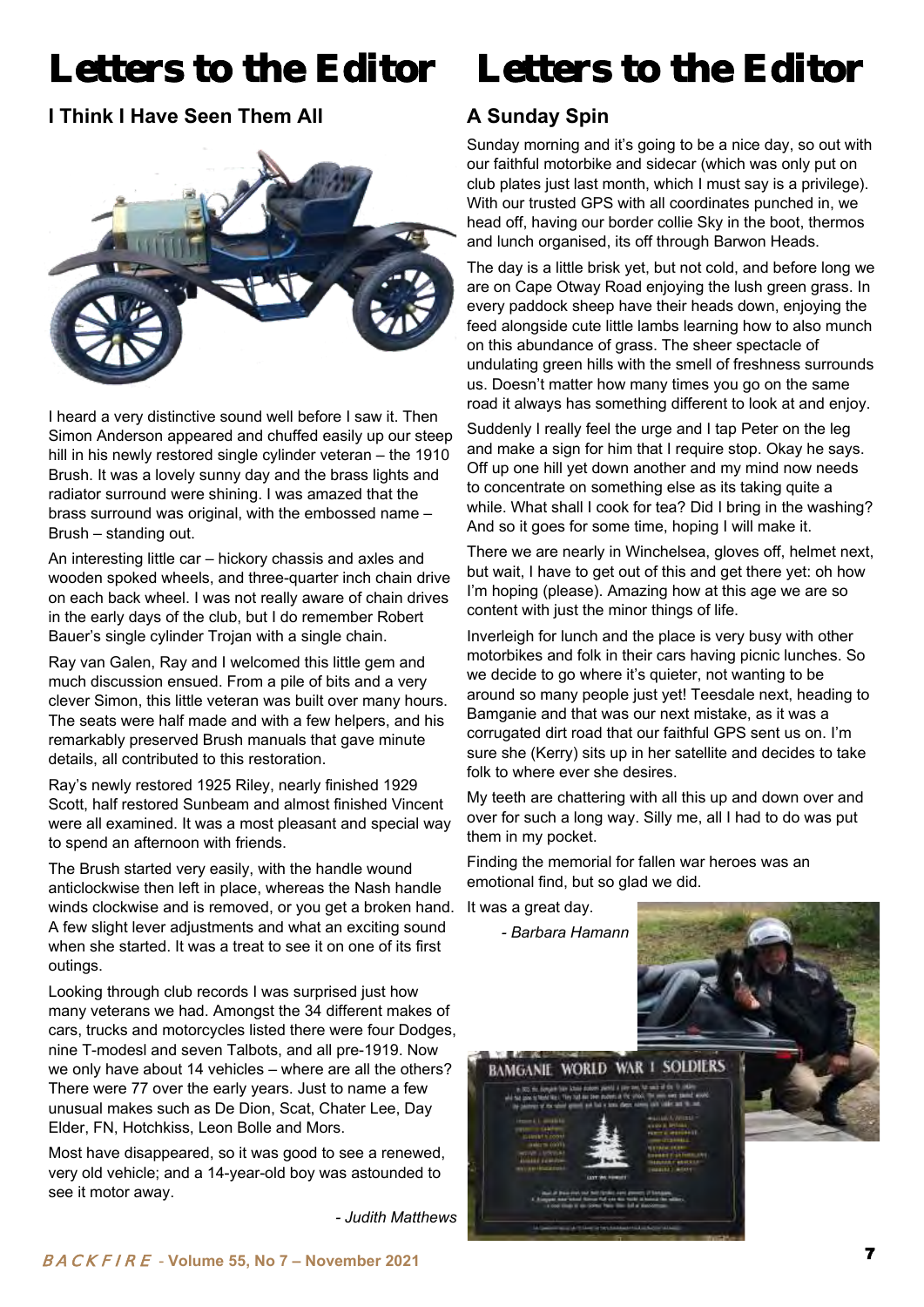

### **FACE-TO-FACE ACTIVITIES ARE RESUMING AS RESTRICTIONS ALLOW.**

**Further advice will be sent by email. (Please pass on to those without email addresses.)** 

**Friday 29 October** *Backfire* folding morning 9am Clubrooms. *Contact: Peter Telfer 0427 526 938*

**Thursday 4 November, Coffee run to Turtle Bend, Teesdale.** Meet on site at 10.30am. BYO everything or coffee and snacks available at the Teesdale Store, a couple of hundred metres away. See you all there. **(Check in with the Club Covid Marshall upon arrival please)** Contact: Rod Booley 5281 5340 (0417 021 982)

Tuesday 9 November **General Meeting-- NOT** able to be held due to Covid restrictions (but December is looking hopeful!).

**Tuesday 16 November Committee Meeting** 7.30pm in clubrooms.

### **Monday 29 November December Backfire Deadline** 5pm*.*

 *Contact: Jon Breedveld 0417 311 441*  **Dine Outs TBC** *Contact: Sharyn 0417 546 089.*



Gary's Giggles Tall Tales from our Legendary Librarian

Do you remember dear," said the old woman to her husband on the  $60<sup>th</sup>$  anniversary. "How 60 years ago tonight, in this very room, you didn't even give me time to take off my shawl before you started making wild, passionate love to me?"

"Yes dear, I remember," the old bloke replied in a quavering, wavering voice. "But the way I feel now, you'd have time to knit one."

**\*\*\*\*\*\*\*\*\*\*\*\*\*\*\*\*\*\*\*\*\*\*\*** 

A university lecturer asked her students to describe in a page or less the difference between ignorance and apathy. She was forced to give an A+ to the student to replied, "I don't know and I don't care."

**\*\*\*\*\*\*\*\*\*\*\*\*\*\*\*\*\*\*\*\*\*\*\*** 

A pretty teacher had taken over the class.

"How old he reckoned she is?" said young Bruce.

"Don't know. But if we can get her knickers off, we'll know."

"How come?"

"Well, on the back of mine it says 8 to 10 years."

**\*\*\*\*\*\*\*\*\*\*\*\*\*\*\*\*\*\*\*\*\*\*\*** 

An ant and an elephant got married despite the advice of their friends. During intercourse the elephant died of a heart attack and the ant said,

"Dammit, five minutes of passion. Now a lifetime digging the grave."

A bloke wanted to go to Surfer's Paradise for a holiday but he had a problem – his pet cat. So he asked the bloke next door to look after it. At the end of the first week he rang the neighbour from Surfer's and asked, "How's my cat?"

"Dead."

The bloke was deeply shocked by the news and when he recovered, complained to the neighbour about how he had presented him with the bad news.

"You should have been more subtle, and said, "Your cat's on the roof and we can't get it down. Ring back tomorrow". Then when I rang back the second day you could have said, "The cat fell off the roof and we took it to the vet".

And on the third day you could have broken it to me gently that the cat had died. Then it wouldn't have come such a terrible, terrible shock.

**\*\*\*\*\*\*\*\*\*\*\*\*\*\*\*\*\*\*\*\*\*\*\*** 

Incidentally, how's my mother?"

"She's on the roof and we can't get down..."

**\*\*\*\*\*\*\*\*\*\*\*\*\*\*\*\*\*\*\*\*\*\*\*** 

What you call a blind dinosaur? Do you think he saw us?

What do you call a fly without wings? A walk.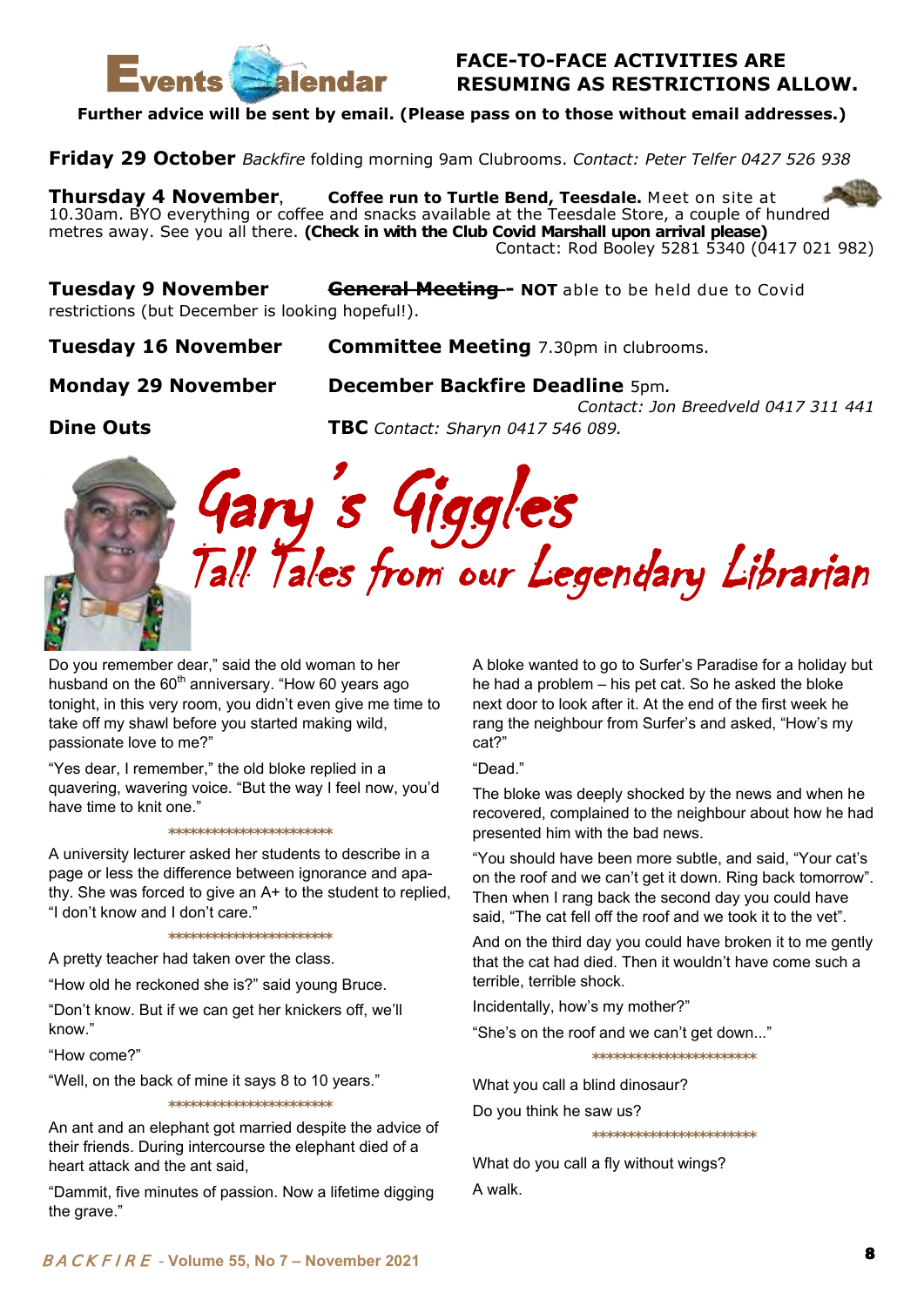

tories From the Shed



### PIONEER MOTORING WOMEN

**Last month's Backfire featured a story about two remarkable pioneer female motorists, Jean Robertson and Kathleen Howell. The story related how a casual discussion during afternoon tea, in 1932 lead to three women driving across Australia, through Asia and on to the Monte Carlo Rally and finally England. Robertson and Howell were two of these women: another motoring pioneer, Joan Richmond, was the third. This month we explore a little more of Richmond's achievements, which parallel those of her companions.** 

#### **Joan Richmond (1905 – 1999)**

In 1932 champion race car driver Joan Richmond made history as the first Australian woman to win a major motor-racing title. She also achieved the first overland car journey from Australia to England and competed in the Monte Carlo Rally.

Born in 1905 in Cooma, New South Wales, Joan Richmond grew up on a farm in rural Victoria and was educated at [St Catherine's School in](https://en.wikipedia.org/wiki/St_Catherine%27s_School,_Toorak)  [Toorak,](https://en.wikipedia.org/wiki/St_Catherine%27s_School,_Toorak) leaving at the end of 1923. She showed a keen interest in horses, but her ambition to become a jockey was halted when women were banned from competing in horseracing.

Richmond's love for motorsports was sparked in 1926, when she bought a Citroën 5CV and drove with her mother from Victoria to her brother's property on the Queensland and Northern Territory border.

She began to compete in local club-level motoring events such as hillclimbs and sprints, pursuing the thrill of racing and competition wherever she could. There were few sports which allowed women to compete alongside men, but local car clubs wanted to encourage membership as few people owned cars. After she won her class in a Geelong hill climb event, a Melbourne Riley dealer spotted her. As a result she moved to a Riley 9.





drove in the 1931 Australian Grand Prix

In 1931, on her 26th birthday,

Richmond competed in her first major

event in the Riley, at the Australian Grand Prix at Phillip Island. She placed fifth and began to garner a name for herself.

#### **Monte Carlo Rally**

In the book "Joan Richmond - from Melbourne to Monte Carlo and Beyond", by David Price, Richmond recounts her preparation for the Monte Carlo Rally like this:

"The Riley factory representative in Melbourne was Bernie Beatson, a Scot in his 30s, who had been sent to Australia by Victor Riley to demonstrate cars. He was, I suppose, really a sales representative, although to some extent in those gentlemanly

days of motoring, cars rather sold themselves."

"One day Bertie asked me if I would drive out with him along the Sydney Road and meet two young Englishmen, Shipham and Dickson, who were, with Victor Riley's approval, driving a Riley around the world. We met them out on the road and as part of their welcome, Bertie suggested having a dinner together. This spurred me to arrange a cocktail party, the thing in those days, at the Oriental Hotel in Collins Street. Most of the girls that I knew weren't interested in cars or were busy, but I wanted to have some women present, so I invited Jean Robertson and Kathleen Howell, who I had met racing at Aspendale. They were an almost inseparable pair, about my age and very interested in motoring, especially long-distance driving. I didn't know them very well, but I did know that they had driven their Lancia to Western Australia and to Darwin."

"So we all met and talked and someone brought up the subject of the Monte Carlo Rally. None of us had ever seen the rules and we naïvely thought that the winner was the person who came from the furthest away. Someone said, "if you start from Australia, no one can get much further away than that"



**Jean Robertson, Joan Richmond & Kath Howell in their "Cesarine" tailored riving suits.**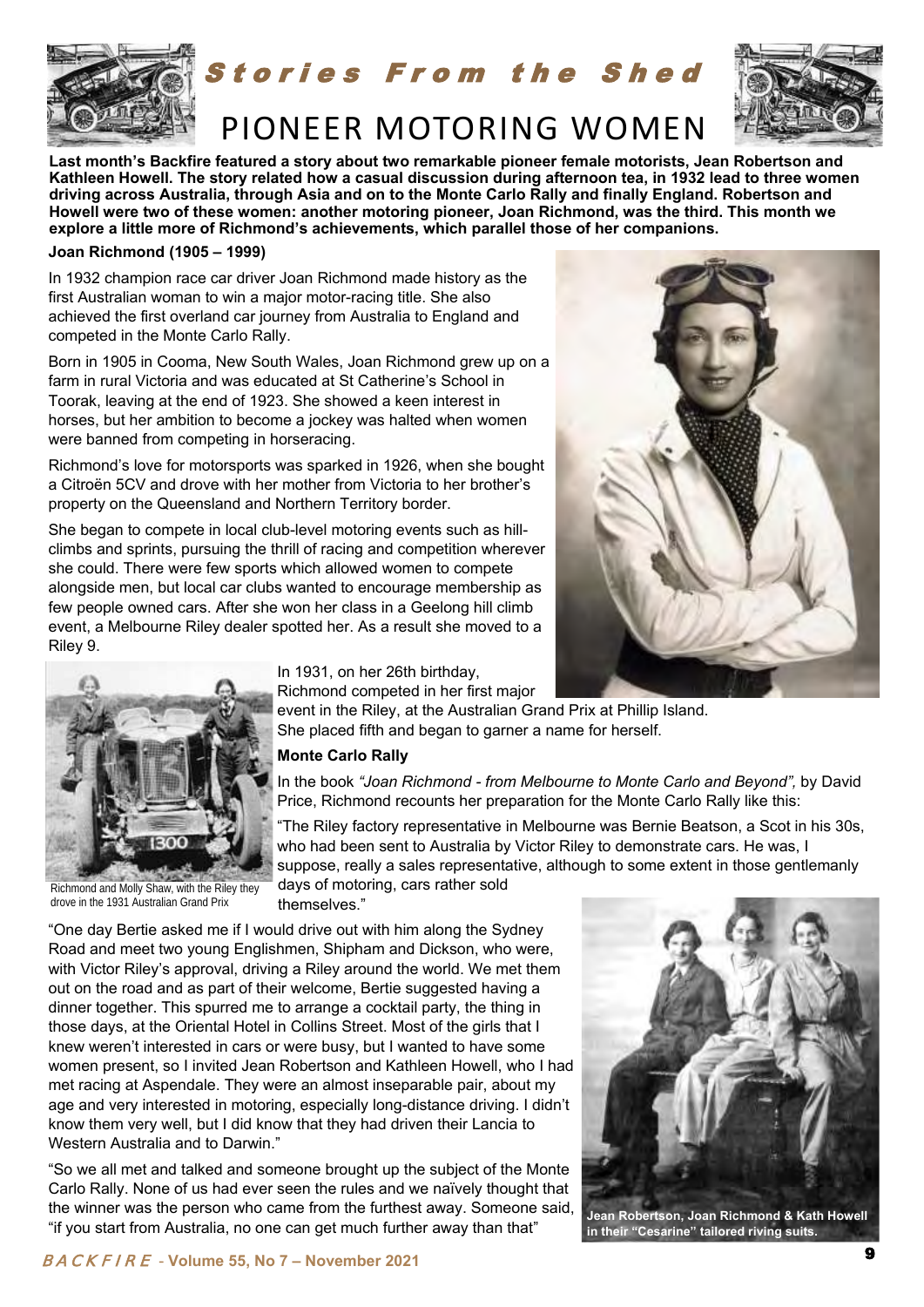

# tories From the Shed PIONEER MOTORING WOMEN



and so you would be sure to win. I said "let's ask Victor Riley if we can have some cars," and then there and then, Bertie drafted a cable to Victor Riley and got the hotel to send it off. In the still light of day next morning, I thought "oh my God, what a silly thing to do!" However Victor Riley must have taken it in good part, because he cabled back, saying "yes, take three cars from stock."

Joan recounts that she and Bertie Beatson would be one crew, Jean and Kathleen the second, while the third car was piloted by a man named Pat Morice. At the insistence of the Shell Oil Company, a chaperone was included for the women. Jean and Kath found a Mrs Coldham, a Melbourne woman in her mid-40s. She didn't drive and would travel as a passenger with Pat Morice.



**Robertson, Richmond, Beatson, Morice, Howell and Coldham**

Victor Riley ordered three Riley Nine chassis to be prepared in England for their expedition, however they didn't arrive in Australia in time, so three stock chassis were secured locally, with a Mr Thomas of Elite

Flood building the other two. The cars were subsequently christened *The Bellbird, The Wattle Bird* and *The Kookaburra* (AKA *Jacko short for Jackass, a colloquial term for the bird*).

Setting out on 15 August 1931 from Melbourne, they drove via Sydney and Brisbane to the Northern Territory. From Darwin the cars were shipped to Singapore, driven through the Malay Peninsula, shipped to Calcutta, driven across India, shipped to Iraq, driven across the Middle East through Jerusalem to Cairo, before finally being shipped to Italy.

This journey is credited as the very first international overland tour to have begun in Australia. After this feat, Richmond successfully completed the Monte Carlo Rally, covering 1,100 miles (or 1,770km) in 52 hours.

The group mostly paid their own way, though Shell and Dunlop supplied fuel, oil and tyres. Riley was impressed with the publicity drummed up by the tour and Richmond's growing reputation on the racing scene. He offered to sponsor her, enabling her to stay and compete in Europe.

#### **Brooklands 1,000 Miles Race victory**

In 1932, Richmond achieved her most extraordinary success, when she and her racing partner Elsie Wisdom took first place in the 1,000 Mile Race at Brooklands racing circuit in the United Kingdom — the only all-female racing team to compete in the event. They won in a Riley Nine, at 84.41mph, taking 12 hours 23 minutes and 53 seconds to complete the distance.

The first women to win a major motor-racing title, their success led to considerable media attention and enormous public acclaim. Richmond even received a telegram from

American aviator Amelia Earheart, congratulating her on her Brooklands win. Richmond wrote in a letter to her mother:

"Isn't it all just too wonderful, even now I can hardly believe it. Do you realise we are the first women to win a long distance International race?"

*Cup inscription: 'The First 1000 Miles Race organised by The Junior Car Club Brooklands June 3rd-4th 1932. Presented by Lord Wakefield of Hythe CBE to the Drivers of the Winning Car won by Mrs E M Wisdom and Miss Joan Richmond. Speed 84.41MPH.* 

building the body for Richmond's car and James  $\,$  Teams and their cars. Note distinctive bodywork of Richmond's Riley, built by Mr **Thomas of the Elite Motor Body Works, South Yarra. The James Flood works built the other two bodies. Photo outside the Riley Showrooms, London 1932.** 

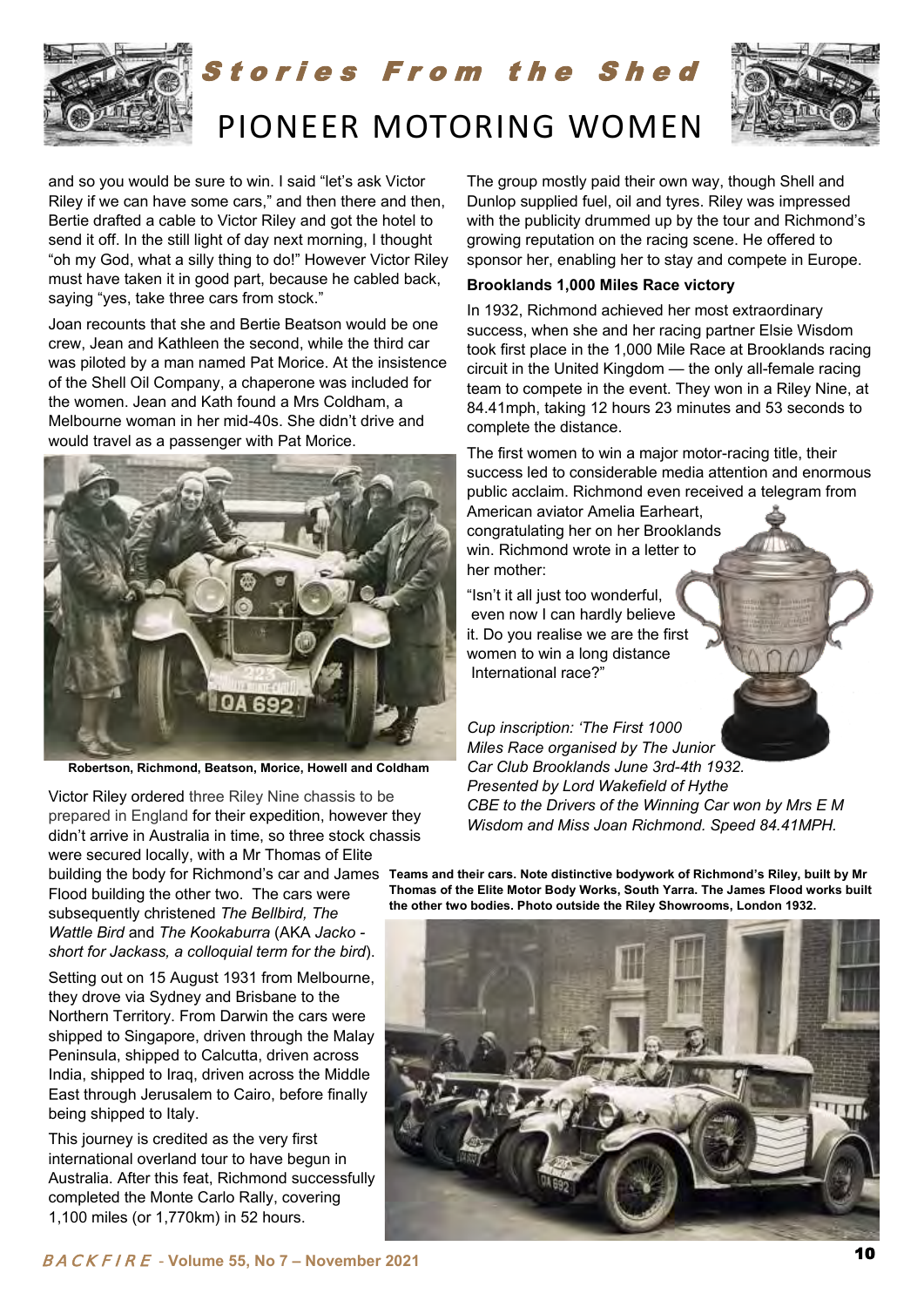

# tories From the Shed PIONEER MOTORING WOMEN



In 1933 she bought a 1921 Ballot that had previously been raced by [Malcolm Campbell,](https://en.wikipedia.org/wiki/Malcolm_Campbell) but its age and poor reliability gave her little success. Richmond spent the following years in England and continued to participate in motor-racing events, including the Le Mans 24-Hour race and several more Monte Carlo rallies.

In England, Richmond met and fell in love with fellow motor-racer Maurice 'Bill' Bilney, and they were engaged to be married. In 1937 Bill was tragically killed when his car rolled during a 12-hour endurance race in which Richmond was his driving partner. Despite this loss Richmond continued to compete until the outbreak of World War Two in 1939.

Richmond returned to Australia in 1946. Although she competed in a few racing events, her profile wasn't as renowned in Australian motor-racing circles as it had been in Europe and England. In Australia, funding was limited and sponsorship was lacking and Richmond abandoned her motor-racing career. She turned towards animal welfare issues and worked in this field for the rest of her life. Joan Richmond died in 1999 in Melbourne.

Joan Richmond was a pioneer in motor sport, competing in seven Monte Carlo Rallies, two International Alpine Trials and two Le Mans 24 Hours races (including in 1935, driving an MG PA Midget #56 with co-driver Eva Gordon-Simpson). .



**Mrs Gordon Simpson and the young racing driver Joan Richmond sitting in the latter's 1921 3-litre GP Ballot racer, July 1934** 



**Richmond in her Triumph, with some of her trophies. South Kensington 1936** 

#### **Sources:**

- The National Museum website Joan Richmond [collection | National Museum of Australia](https://www.nma.gov.au/explore/collection/highlights/joan-richmond)  [nma.gov.au](https://www.nma.gov.au/explore/collection/highlights/joan-richmond)
- St Catherine's School website [Joan Richmond](https://www.stcatherines.net.au/old-girls/joan-richmond/)  [- St Catherines School](https://www.stcatherines.net.au/old-girls/joan-richmond/)
- Wikipedia
- Joan Richmond from Melbourne to Monte Carlo and Beyond", by David Price 2011.

**NOTE:** the WDHVC library has a copy of this book – well worth a read if you want more details of this remarkable woman. – Ed.

#### **Photos:**

- $\Diamond$  Victorian State Library. The notes, name the three women and their Rileys. These photos were donated by Kathleen Howell (Gardener) – Ed.
- "Joan Richmond from Melbourne to Monte Carlo and Beyond", by David Price, 2011.
- Pinterest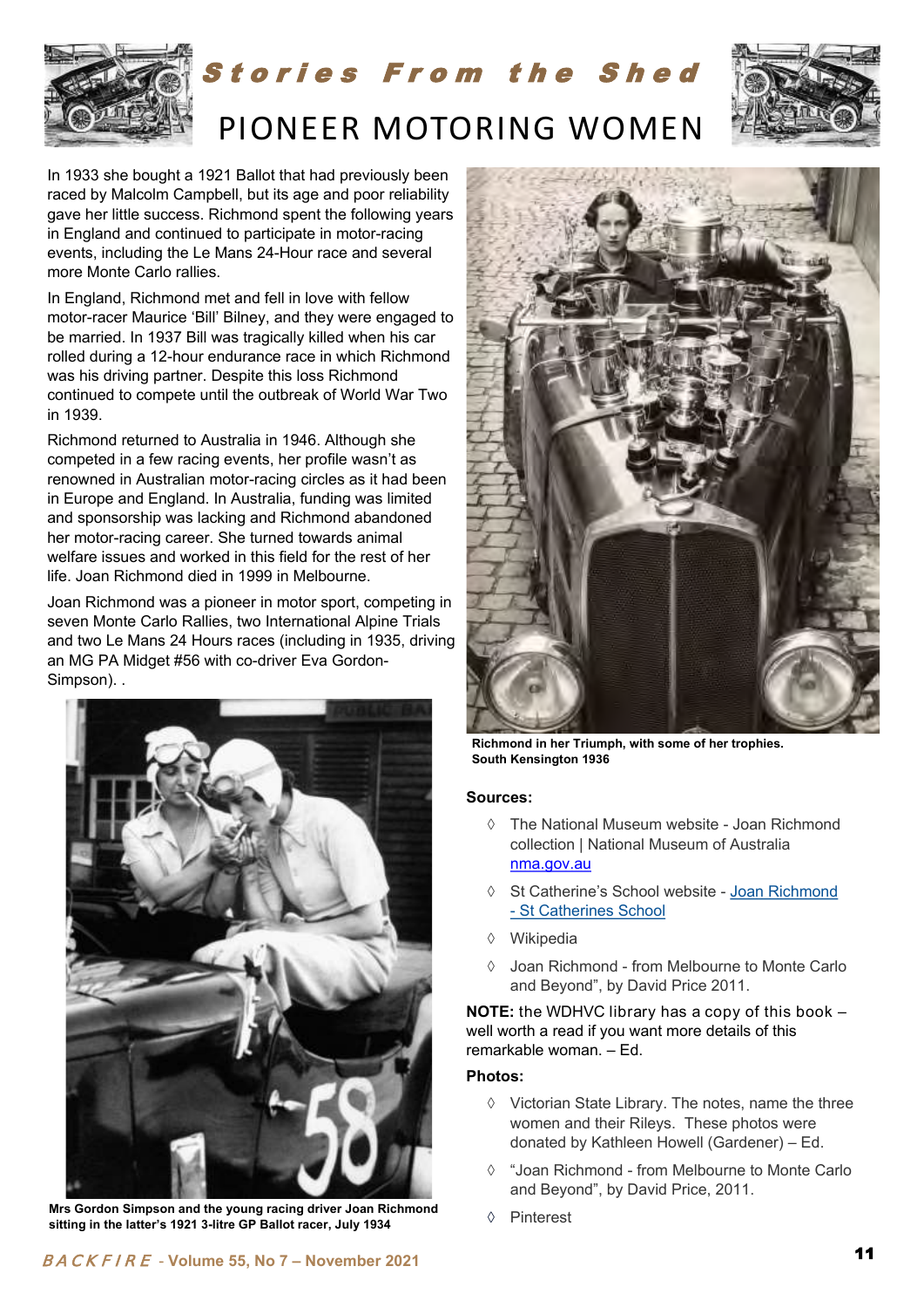

### tories From the Shed



### **THE HISTORY OF THE CAR RADIO**

### **THE HISTORY OF THE CAR RADIO**

Seems like cars have always had radios, But they didn't. Here's the story.

One evening in 1929, two young men named William Lear and Elmer Wavering drove their girlfriends to a lookout point high above the Mississippi River town of Quincy, Illinois, to watch the sunset.

It was a romantic night to be sure, but one of the women observed that it would be even nicer if they could listen to music in the car.

Lear and Wavering liked the idea. Both men had tinkered with radios (Lear served as a radio operator in the U.S. navy during World War I) and it wasn't long before they were taking apart a home radio and trying to get it to work in a car.

But it wasn't easy: automobiles have ignition switches, generators, spark plugs, and other electrical equipment that generates noisy static interference, making it nearly impossible to listen to the radio when the engine was running. One by one, Lear and Wavering identified and eliminated each source of electrical interference. When they finally got their radio to work, they took it to a radio convention in Chicago.

There they met Paul Galvin, owner of Galvin Manufacturing Corporation. He made a product called a "battery eliminator", a device that allowed battery-powered radios to run on household AC current.

But as more homes were wired for electricity, more radio manufacturers made AC-powered radios.

Galvin needed a new product to manufacture. When he met Lear and Wavering at the radio convention, he found it. He believed that massproduced, affordable car radios had the potential to become a huge business. Lear and Wavering set up shop in Galvin's factory, and when they perfected their first radio, they installed it in his Studebaker.

Then Galvin went to a local banker to apply for a loan. Thinking it might sweeten the deal, he had his men install a radio in the banker's Packard. Good idea, but it didn't work. Half an hour after the installation, the banker's Packard caught on fire. (They didn't get the loan.)

Galvin didn't give up. He drove his Studebaker nearly 800 miles to Atlantic City to show off the radio at the1930 Radio Manufacturers Association convention.

Too broke to afford a booth, he parked the car outside the convention hall and cranked up the radio so that passing conventioneers could hear it. That idea worked – he got enough orders to put the radio into production.



#### **WHAT'S IN A NAME?**

That first production model was called the 5T71. Galvin decided he needed to come up with something a little catchier. In those days many companies in the phonograph and radio businesses used the suffix "ola" for their names -Radiola, Columbiola, and Victrola were three of the biggest. Galvin decided to do the same thing, and since his radio was intended for use in a motor vehicle, he decided to call it the Motorola.

But even with the name change, the radio still had problems: when Motorola went on sale in 1930, it cost about \$110 uninstalled, at a time when you could buy a brand-new car for \$650, and the country was sliding into the Great Depression. (By that measure, a radio for a new car would cost about \$3,000 today.) In 1930, it took two men several days to put in a car radio. The dashboard had to be taken apart so that the receiver and a single speaker could be installed, and the ceiling had to be cut open to install the antenna.

These early radios ran on their own batteries, not on the car battery, so holes had to be cut into the floorboard to accommodate them. The installation manual had eight complete diagrams and 28 pages of instructions. Selling complicated car radios that cost 20 percent of the price of a brand-new car wouldn't have been easy in the best of times, let alone during the Great Depression. Galvin lost money in 1930 and struggled for a couple of years after that. But things picked up in 1933 when Ford began offering Motorola's pre-installed at the factory. In 1934 they got another boost when Galvin struck a deal with B.F. Goodrich Tyre Company to sell and install them in its chain of tyre stores.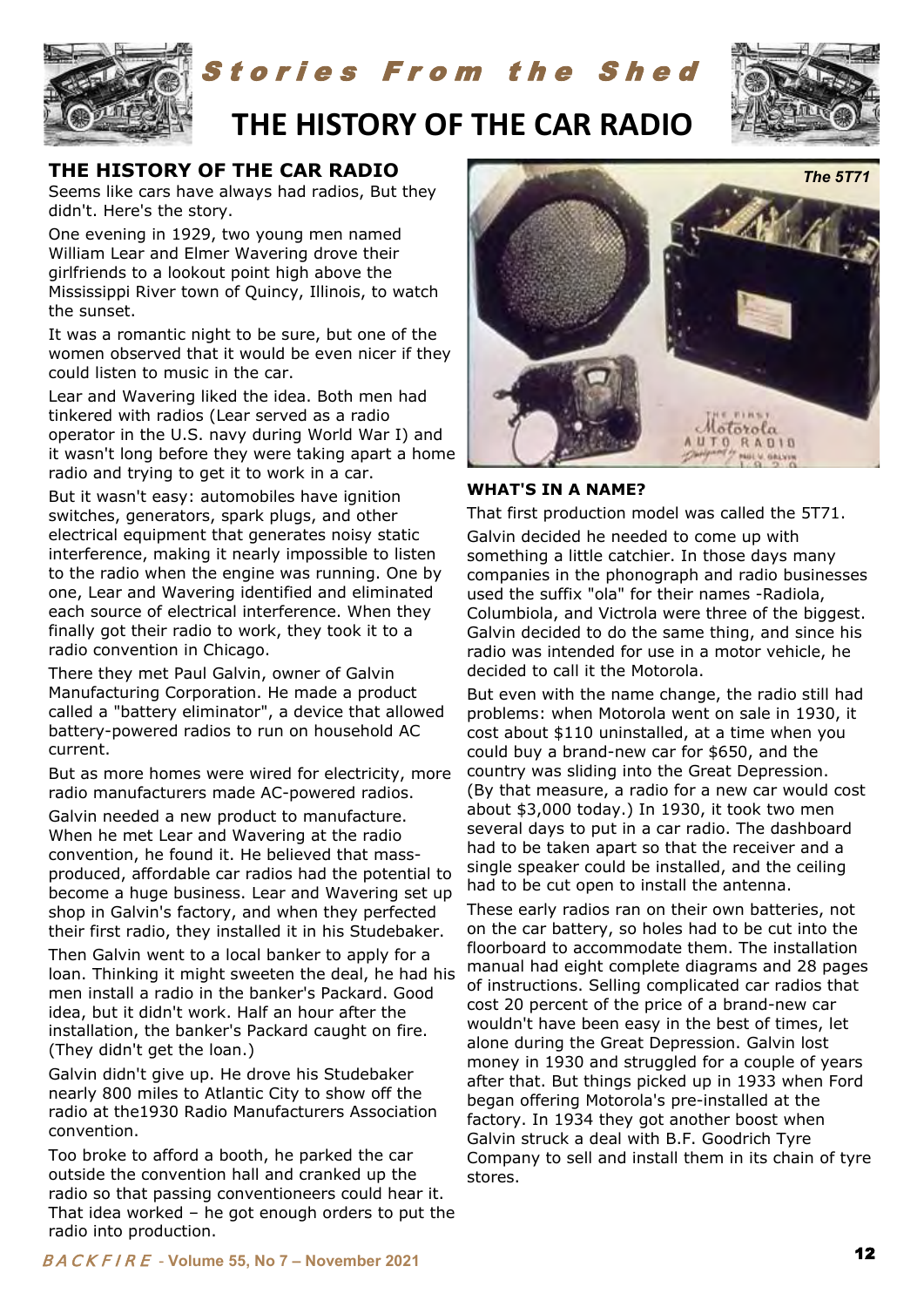### **THE HISTORY OF THE CAR RADIO**

By then the price of the radio, with installation included, had dropped to \$55. The Motorola car radio was off and running. (The name of the company would be officially changed from Galvin Manufacturing to "Motorola" in 1947.)

In the meantime, Galvin continued to develop new uses for car radios. In 1936, the same year that it introduced push-button tuning, it also introduced the Motorola Police Cruiser, a standard car radio that was factory preset to a single frequency to pick up police broadcasts.

In 1940 he developed the first hand held two-way radio-- The Handy-Talkie for the US. army. A lot of the communications technologies that we take for granted today were born in Motorola labs in the years that followed World War II.

In 1947 they came out with the first television for under \$200. In 1956 the company introduced the world's first pager while in 1969 came the radio and television equipment that was used to televise Neil Armstrong's first steps on the Moon.

In 1973 it invented the world's first handheld cellular phone. Today Motorola is one of the largest mobile phone manufacturers in the world. And it all started with the car radio.

WHATEVER HAPPENED TO the two men who installed the first radio in Paul Galvin's car? Elmer Wavering and William Lear, ended up taking very different paths in life. Wavering stayed with Motorola. In the 1950's he helped change the automobile experience again when he developed the first automotive alternator, replacing inefficient and unreliable generators. The invention lead to such luxuries as power windows, power seats, and, eventually, air-conditioning.

Lear also continued inventing. He holds more than 150 patents. Remember eight track tape players? Lear invented that. But what he's really famous for are his contributions to the field of aviation. He invented radio direction finders for planes, aided in the invention of the autopilot, designed the first fully automatic aircraft landing system, and in 1963 introduced his most famous invention of all, the Lear Jet, the world's first mass-produced, affordable business jet. (Not bad for a guy who dropped out of school after the eighth grade.)

*Sometimes it is fun to find out how some of the many things that we take for granted actually came into being!* 

AND

*It all started with a woman's suggestion!!*

Source: Car Radio, An Inter Story - America in Uniform [\(beliefnet.com\)](https://www.beliefnet.com/columnists/americainuniform/2012/02/car-radio-an-interesting-story.html)

*- contributed by Ken Batson* 



### **SOME AUTOMOTIVE FIRSTS**

From "*I Love Old Cars and Transport Stories"*  - by Frank Rodwell OBE\* (\*over bloody eighty)

In his early years as a professional golfer, Tiger Wood, was sponsored by Buick. **\*\*\*\*\*\*\*\*\*\*\*\*\*\*\*\*\*\*\*\*\*\*\*\***

The biscuit maker, H. R. Arnott, purchased an, Australian-assembled, lnnes car in 1904. Later he was fined ten shillings for driving down a Melbourne street at 13 mph.

**\*\*\*\*\*\*\*\*\*\*\*\*\*\*\*\*\*\*\*\*\*\*\*\*** What did the Australian-made cars Palm, Renown and Spark have in common? They were, in the main, assembled using Model T Ford parts.

**\*\*\*\*\*\*\*\*\*\*\*\*\*\*\*\*\*\*\*\*\*\*\*\*** Beginning in 1926, Maserati cars were made in Bologna by the six Maserati brothers, Carlo, Bindo, Alfien, Mario, Ettore, and Ernesto. **\*\*\*\*\*\*\*\*\*\*\*\*\*\*\*\*\*\*\*\*\*\*\*\***

The RR logo on the radiators of Rolls-Royce cars was changed from red to black in 1930. It was not a mark of respect for the passing of Mr Royce, Black was considered not to clash with any other colour. Fredrick Henry Royce died in 1933.

**\*\*\*\*\*\*\*\*\*\*\*\*\*\*\*\*\*\*\*\*\*\*\*\*** The Flanders and E.M.F. cars were produced in Detroit, from 1908 to 1912, by Bryan Everitt, William Metzger and Walter Flanders. Everitt was manager of the Wayne Automobile Co. which also made bodies for Oldsmobile and Ford cars. The Wayne Auto Company was taken over by E.M.F in 1908. Metzger was the sales manager for Cadillac, while Flanders was factory manager for Ford. Flanders also set up the initial production line for the famous Model T Ford. Studebaker was the selling agent for Flanders and E.M.F cars and absorbed them 1912.

**\*\*\*\*\*\*\*\*\*\*\*\*\*\*\*\*\*\*\*\*\*\*\*\***

*- contributed by Fred Harris*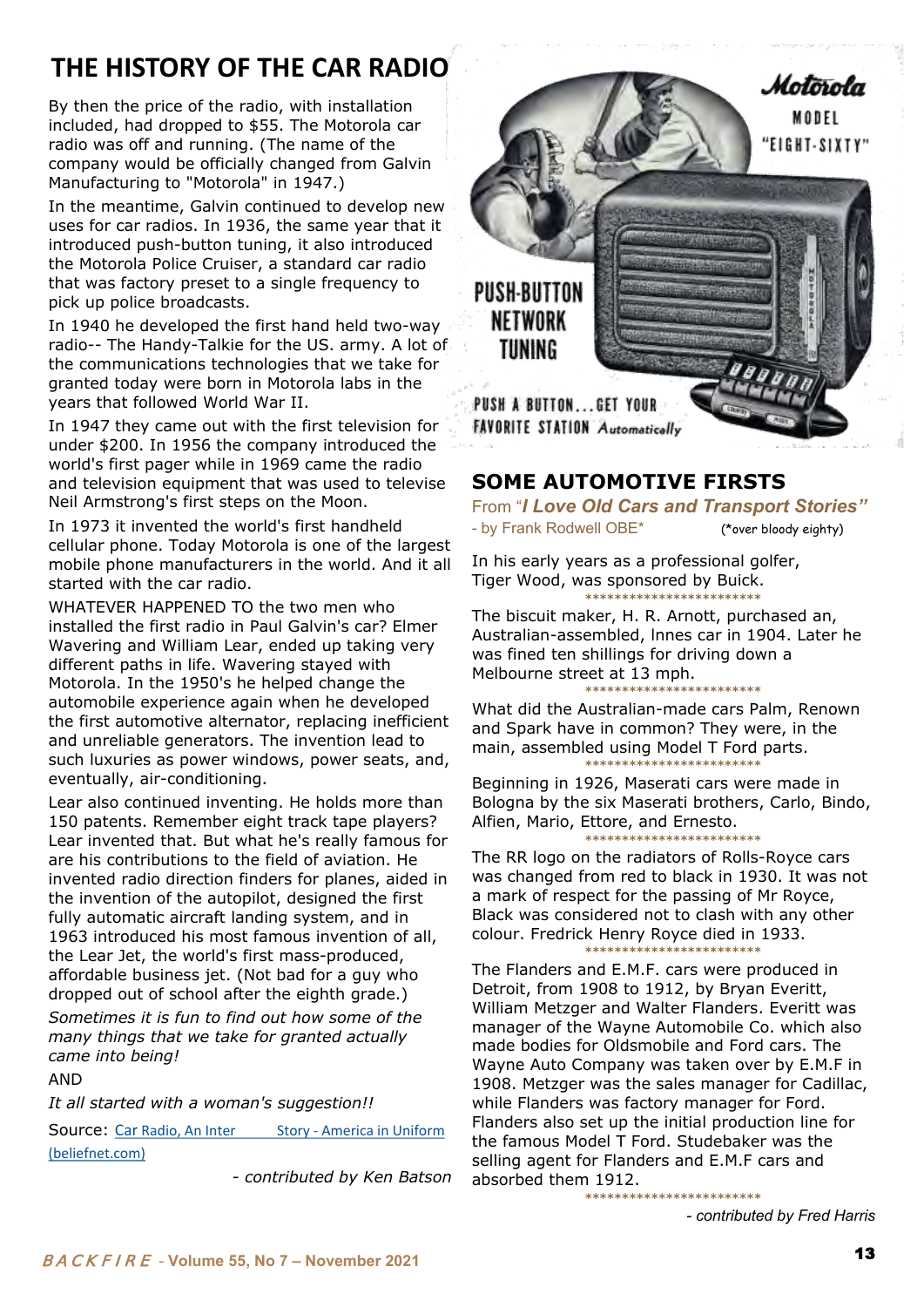

tories From the Shed

### PIONEER MOTORING WOMEN

### Alice Anderson

A bit more about Alice Anderson, the woman in whose garage Jean Robertson worked (See also the story in *Backfire* October 2021). It seems that a number of women ventured into outback Australia in the 1920s to carve reputations as resourceful and capable pioneering motorists. Alice was one these. The book *A Spanner in the Works: The extraordinary story of Alice Anderson and Australia's first all-women garage*, by Loretta Smith, details how Alice and fellow member of Melbourne's exclusive Lyceum Club, Jessie Webb, braved the bush in an epic road trip. (Jessie Webb was a founding member of the Lyceum Club, previous president and the University of Melbourne's first female lecturer in the history department. The 46 year old Webb was an experienced traveller whose exploits included a 1922 jaunt across Africa from Cape Peninsula to Cairo.)

In 1926 the pair drove from Melbourne to Alice Springs in an Austin 7 that had been prepared in Alice's garage. They drove the tiny "Baby Austin" on a 4800km return trip over harsh country where roads didn't always exist. The production line car was known as the Baby Austin or "Chummy" for good reason: its wheelbase was

only six foot three inches (190.5cm) with a narrow 40-inch (101.6cm) track. It weighed just 780 pounds (354kg) — just over half the weight of a Model T Ford.



**Jessie Webb checks for a flat tyre on the road to Alice Springs, 1925** 

Both women had work commitments that allowed only six weeks for the trip. Roads were patchy at best and the engine radiated heat into the cabin, which made travel in daylight hours potentially scorching. Heading north from Adelaide, Alice navigated the Austin carefully, avoiding dangerous stretches of sandy soil and damaging rocks. To be stranded here could spell disaster. For anyone less prepared, it would have been extremely risky. They travelled off the beaten track but always kept the Overland Telegraph in their sights to aid navigation. They ran out of water and were low on food. Alice used her rifle to augment their supplies and they drank brackish bore water. When it did rain the desert burst into bloom, carpeted in wildflowers. They reached Oodnadatta after 14 days, then stayed with "Mrs A" at a desolate homestead near Charlotte Waters. She greeted her bedraggled guests with great

enthusiasm, inviting them to sit around her large kitchen table while she poured the best cup of tea the travellers had tasted in a long time. They found fresh water at Horseshoe Bend on the Finke River, having crossed very sandy terrain.

Three weeks after starting out the women crossed through Heavitree Gap and on into Alice Springs. The trip was the first time such a journey was attempted in the smallest vehicle to come off a production line.

Postscript: Less than a week after her return, on September 17, 1926, Alice was fatally shot in the head at the rear of her garage in Kew. She was 29 years old. The coroner concluded she had accidentally shot herself while cleaning a revolver.

**Sources:** 

- **ABC News website**
- **National Motor Museum**
- *A Spanner in the Works* **by Loretta Smith, reviewed in The Weekend Australian Magazine, March 22, 2019**

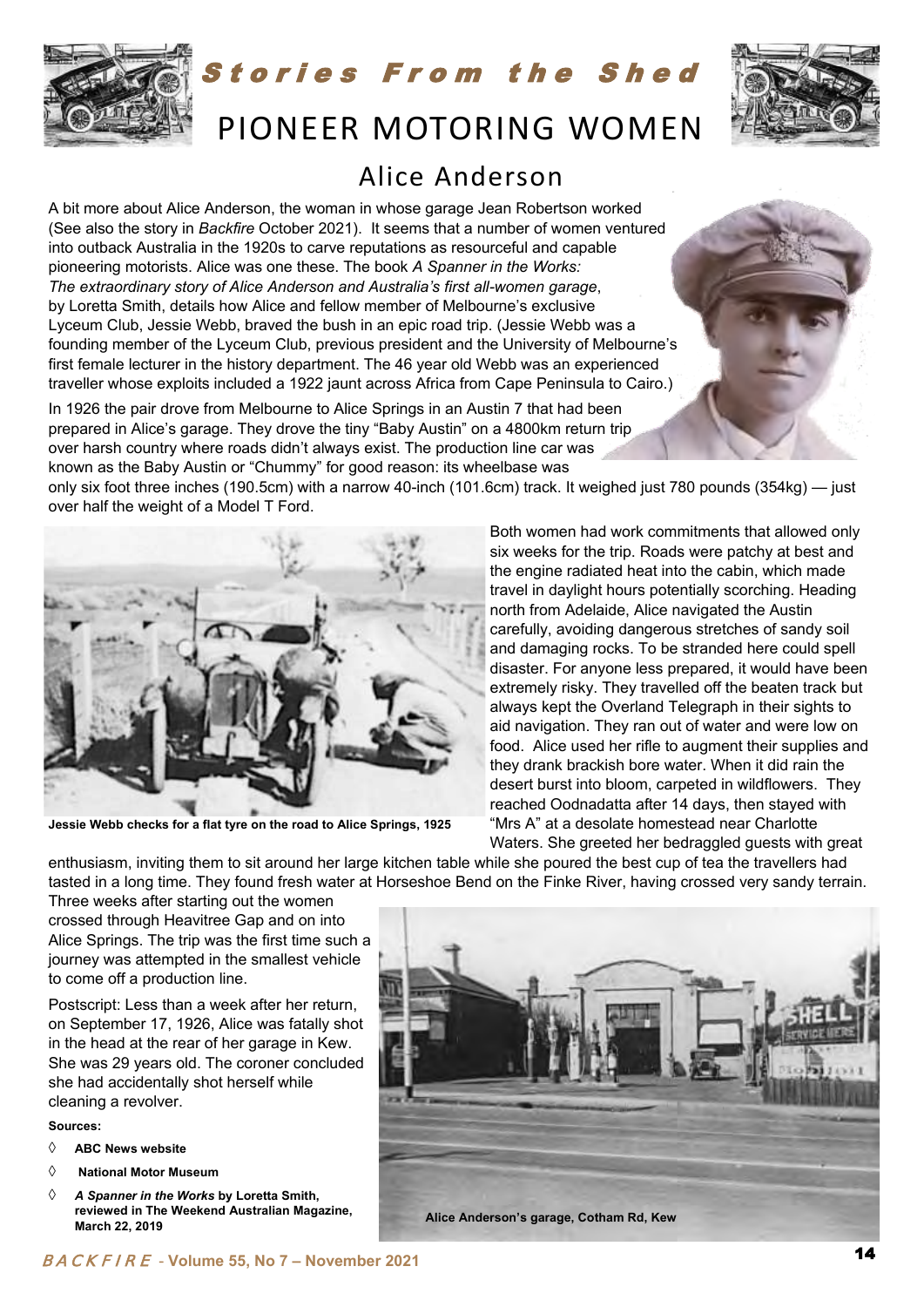### **FOR SALES, WANTED & CLUES FOR SALES, WANTED & CLUES**  Wanted:

**\*\*\*\*\*\*\*\*\*\*\*\*\*\*\*\*\*\*\*\*\*\*\*\***

**Cane/Wicker basket** with lid. Max. size I am limited to is L 27" x W 14" x H 14". also

**Kingston 5 ball brass carburettor** complete or parts. Call Simon 0414 482 241. **9/21** 

### Wanted:

**Unique Cars magazine—**June 1998. Call Leigh 0468 763 054. **8/21 \*\*\*\*\*\*\*\*\*\*\*\*\*\*\*\*\*\*\*\*\*\*\*\***

For sale/wanted ads are free to Members and generally appear for **two issues** of *Backfire*. To remove advertisements from the newsletter earlier, email **editor@wdhvcgeelong.com** (Ph 0417 311 441).

**Reminder**: All vehicles in the "For Sales" must have VIN number & Price or Registration Number & Price, otherwise they will be listed under "Clues". Ads for the 'Clues' section must not refer to any payment that may take place by mentioning an amount or 'best offer', etc.

All ads for cars also appear on the **club web site** where greater detail and photos (where supplied) can be viewed. To see ads, go to <http://www.wdhvcgeelong.com/wdsale.html>

**All ads remain on the website until you request their removal.** To remove an ad from the website, email webmaster@wdhvcgeelong.com (Ph 0418 587 415).

### **C l u e s**

**Lions Christmas Cakes and Puddings** – early bird offer. Covid 19 may make buying Lions Christmas Cakes and Puddings from regular retail outlets difficult. So lodge an early order for these delicious favourites! The quality, reputation and value for money of Lions Christmas cakes is a matter of public record – do not miss out.

Lions Christmas Puddings 900 grams - \$13 Lions Christmas Cakes 1 kg - \$13 Lions Christmas Cakes 1.5 kg - \$17

Place your orders and I will store them before contacting you to come to take delivery.

Call Brian Edward, 5222 6986 or 0492 852 164.



The Cars of 1950



**The views/comments expressed in the publication of this newsletter are those of the individual contributor and are not necessarily endorsed by the current Committee of the Club. Whilst every care is taken to determine the safety of any technical information provided and the accuracy of the information supplied for inclusion in this newsletter, it is printed in good faith and neither the Committee nor the Club accept any responsibility for any loss or injury incurred by any application of such information.**